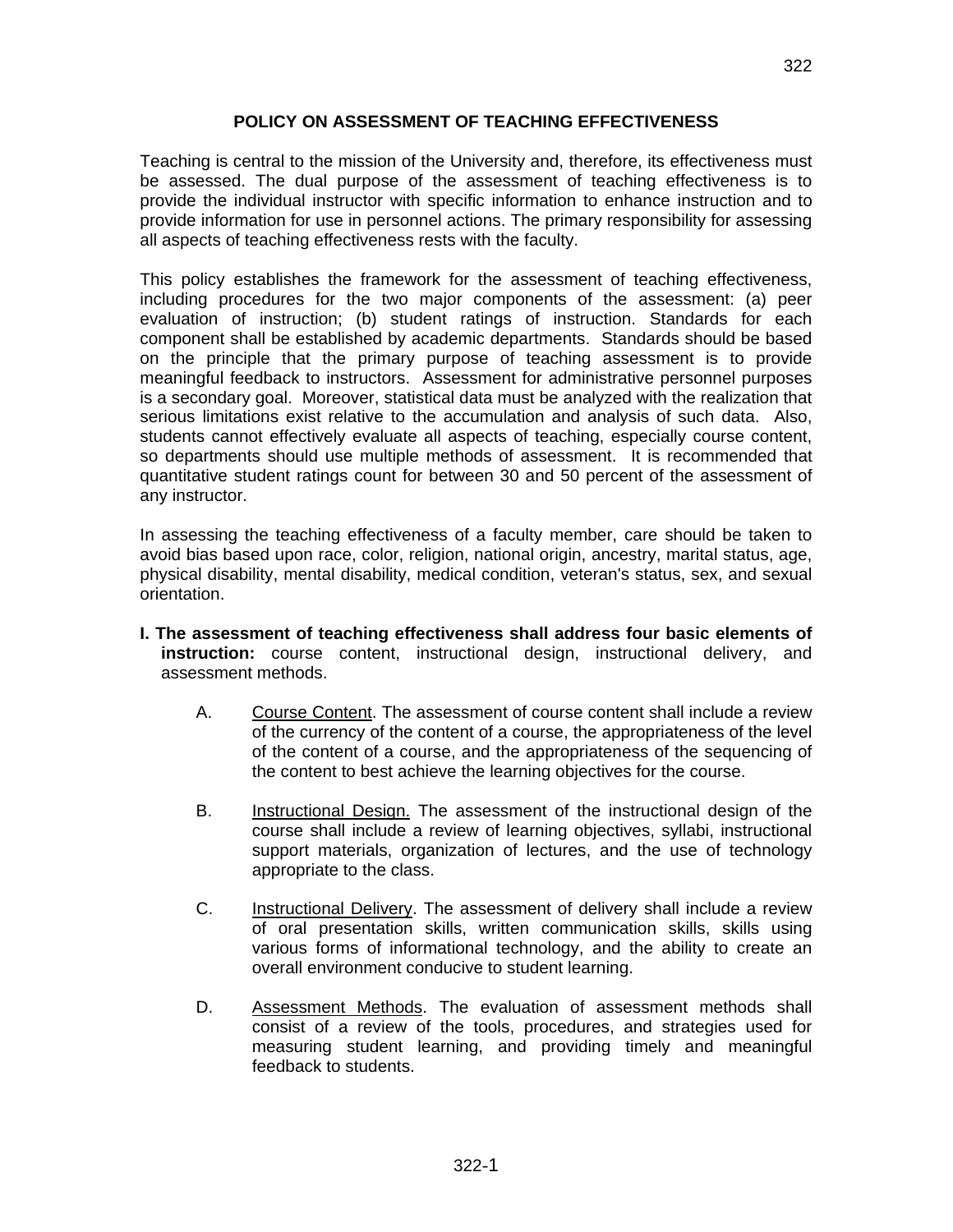### **II. Peer Evaluation Forms and Student Rating Questionnaires**

- A. Each Department shall adopt peer evaluation forms that will assess course content, instructional design, instructional delivery, and assessment methods. In the absence of a formally adopted departmental form, the department shall use a university-wide template provided by the Provost. Each department may adopt a protocol for face-to-face real time peer observations of teaching where applicable. The results of these peer evaluations may be used both formatively and summatively.
- B. Student rating questionnaires shall provide for the assessment of the applicable components identified in Section I. The student rating questionnaires shall be unsigned. Departments shall select questions having demonstrated reliability and validity from a campus-wide pool approved by the Academic Senate and Provost. When possible, the instructor should also receive adjusted scores that take into account external factors beyond the control of the instructor.
- C. The data from peer evaluations and student ratings shall be used in personnel decisions relating to retention, tenure and promotion.
- D. Additional student ratings of courses may be requested by the instructor or required by the college/ school Personnel Committee, Dean or Provost.

### **III. Frequency of Implementation**

- A. Peer Evaluation Reports
	- 1. Each department or equivalent unit shall establish a written policy which describes the frequency and scheduling of peer evaluation of courses. The following minimum frequency shall apply:
		- a. For part-time temporary faculty, the first time a course is taught by the instructor and, thereafter, at least one section every other year of employment regardless of a break in service.
		- b. For full-time temporary faculty, two sections each semester for the first year and two sections each academic year thereafter.
		- c. For probationary faculty, two sections (to include as many different courses as possible) every semester.
		- d. For tenured faculty, one section each academic year on a rotating basis such that during a five year period the maximum number of different courses is evaluated.
	- 2. Additional peer evaluation reports may be requested by the instructor or required by the College/School Personnel Committee, Dean or Provost on a case by case basis.

322-2 January 2011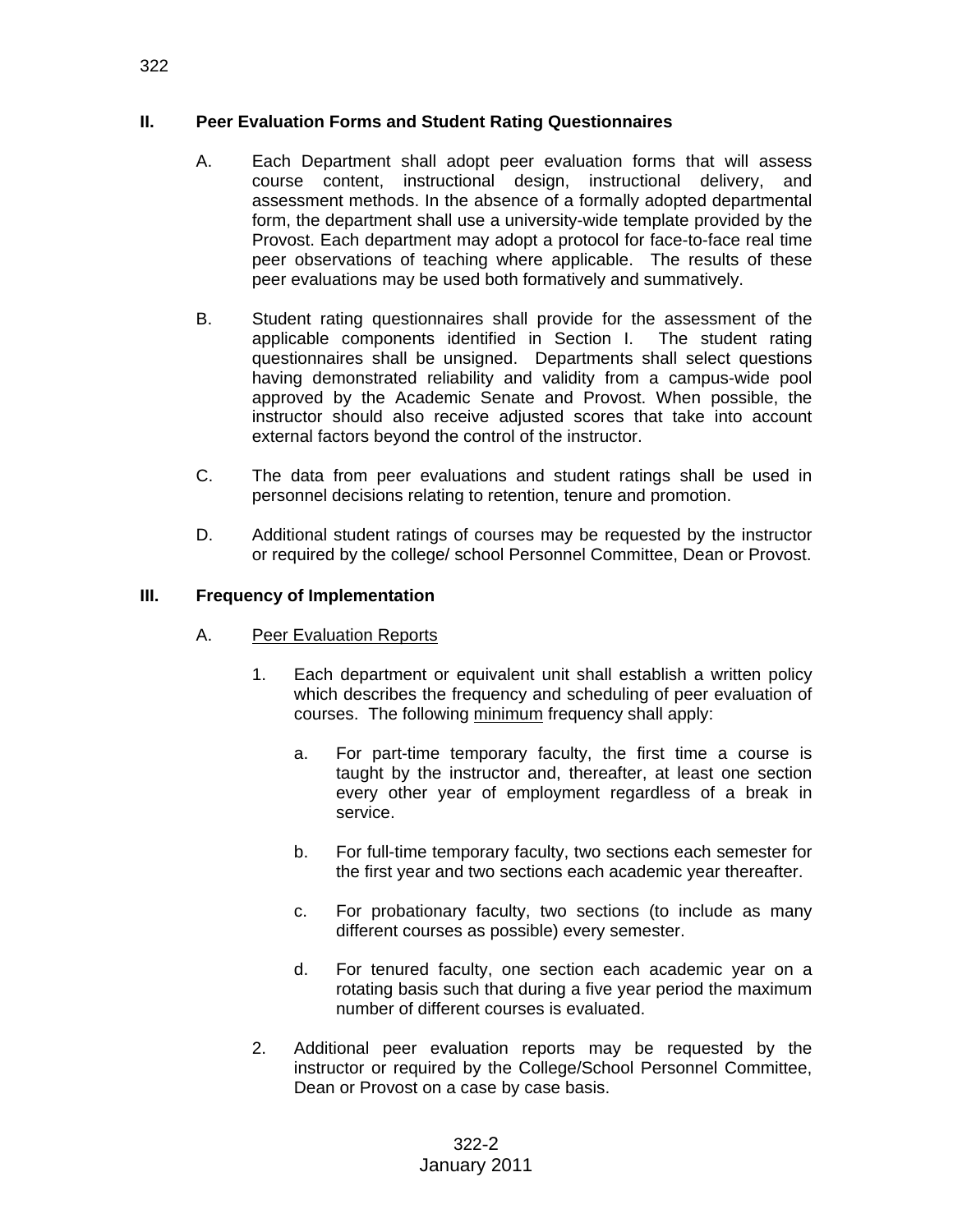### B. Student Ratings of Instruction

Each department or equivalent unit shall establish a written policy which describes the frequency and scheduling of student ratings of instruction. Each faculty member shall have a minimum of two sections rated by students annually.

### **IV. Confidentiality**

Information obtained from peer evaluation reports and/or student rating questionnaires shall be confidential. Possession or use of this information shall be restricted to

- A. the instructor, who may at his/her discretion, make such information available to others;
- B. those charged with conducting evaluations or administering this policy;
- C. those with access to the Open Personnel File.

### **V. Use and Housing of Student Ratings Data**

- A. Student ratings data shall not be used for any extraordinary purposes including, but not limited to, comparison of programs, departments, colleges, or any external entity or institution without the approval of the Academic Senate.
- B. Data collected from the assessment of teaching effectiveness will be housed in the Offices of the Academic Senate on behalf of the Academic Assembly.

### **VI. Administration of Peer Evaluation Reports**

### A. Conducting Peer Evaluation of Courses

- 1. Only tenured and probationary faculty shall conduct peer evaluations of courses. Probationary faculty may perform evaluations of temporary faculty only. Tenured faculty shall be evaluated only by other tenured faculty at a higher rank, except full professors who may evaluate faculty at any rank. Tenured faculty being considered for promotion and participants in the Faculty Early Retirement Program may not participate in personnel committee actions. However, they may conduct peer evaluations of courses pursuant to this policy.
- 2. Department chairs shall assign peer evaluator(s) to review faculty members.
- 3. Prior to the peer evaluation, the evaluator(s) shall notify the faculty member of the materials that will be required for the evaluation. It is the responsibility of the faculty member to provide the materials to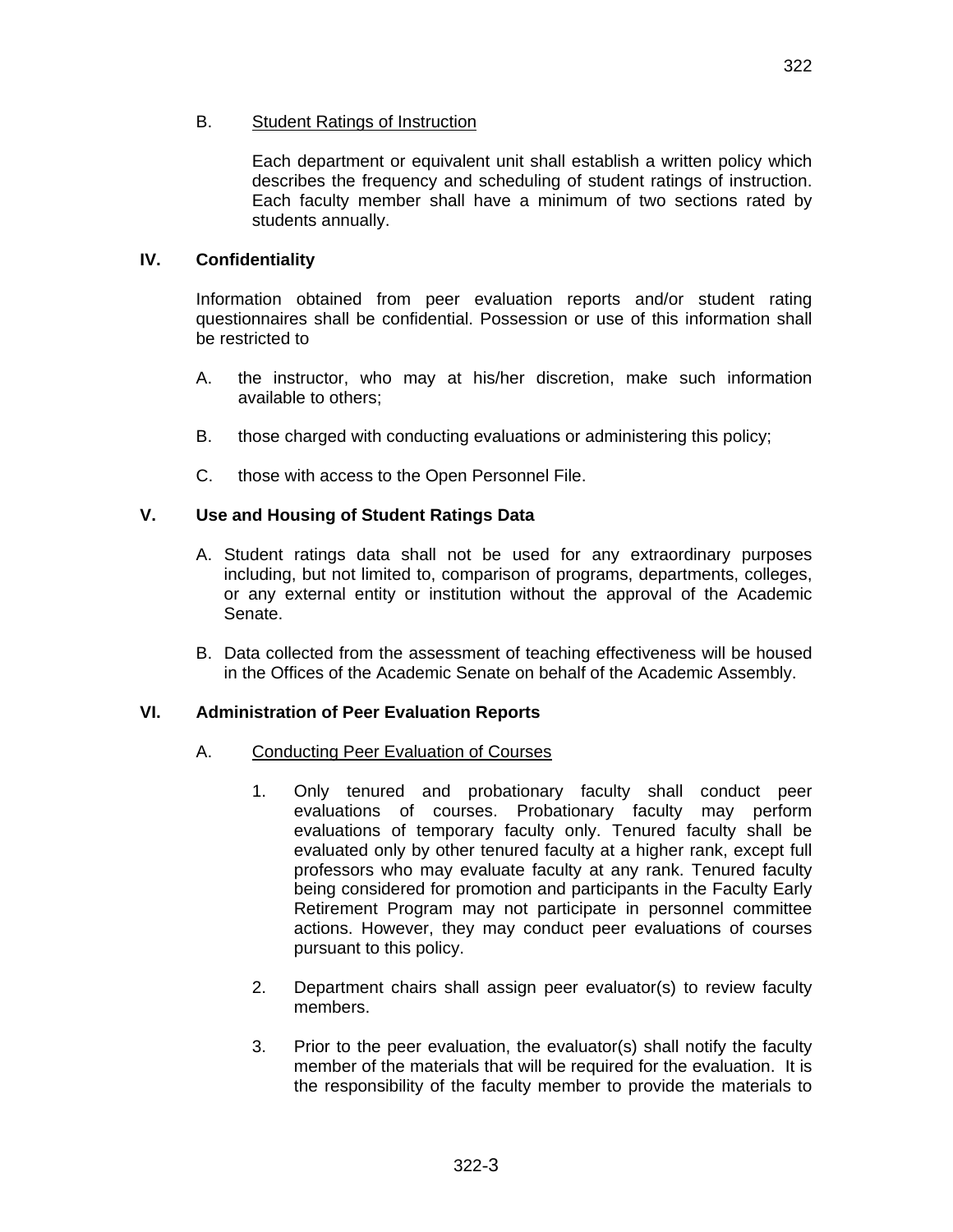the evaluator. The materials shall include those designated on the peer evaluation form.

- 4. Evaluators shall not interview students before, during or after the peer evaluation.
- B. Reports
	- 1. Using the departmentally approved form, a written report on the peer evaluation of a course shall be prepared by the evaluator. The report shall include a review of the relevant components listed in Section I.
	- 2. The peer evaluator(s) and the faculty member should discuss the evaluation prior to the submission of the written report to the department chair.
	- 3. Each report shall be signed by the evaluator(s) and submitted to the department chair for placement by the Dean's Office in the Open Personnel File after appropriately notifying the faculty member.

# **VII. Administration of Questionnaires for Student Ratings of Instruction**

- A. Administration of Student Rating Questionnaires
	- 1. Student rating questionnaires shall be proctored by a faculty member, student, or administrative assistant. The questionnaire may not be proctored by the instructor of record for the course.
	- 2. The instructor being rated may not be present in the classroom during the administration of the questionnaire.
	- 3. Proctor Responsibilities.
		- a. The proctor shall not interview students before, during, or after the class session.
		- b. The administration of the questionnaire shall occur during the last half of the scheduled term of instruction and shall be administered during the first fifteen minutes of class. Nothing besides a pencil and the rating form shall be handed out during the administration of the questionnaire.
	- 4. Standardized instructions to the rating questionnaire will be provided by the proctor. All proctors will receive standardized written instructions on administering the forms as well as a written statement about the use and processing of the evaluations to be read to the students. These standardized instructions shall: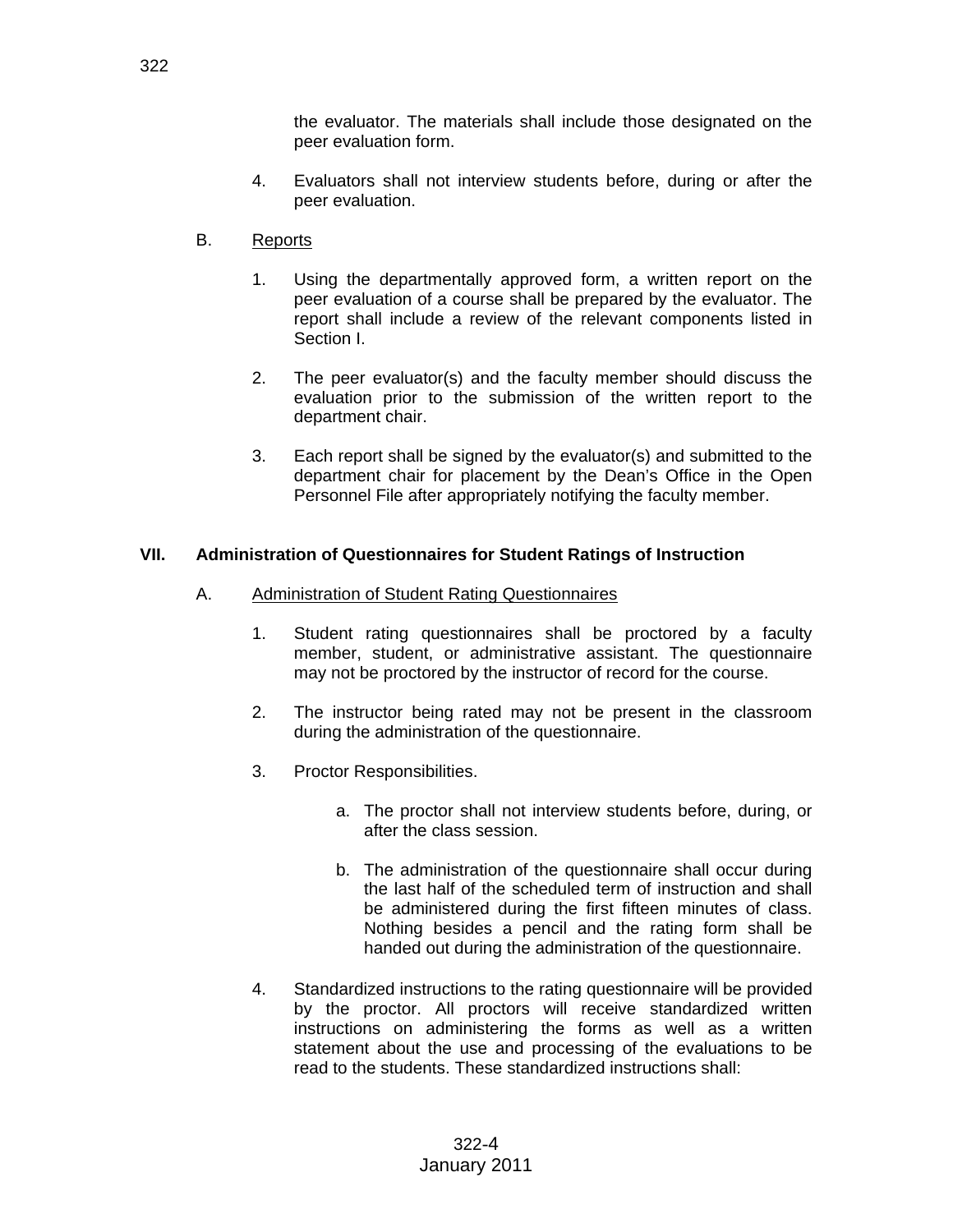- a. inform students that the results will not be available to the instructor until after final grades have been submitted.
- b. inform students of the purpose of the questionnaire, which is to enhance teaching effectiveness and to provide information for staffing decisions including retention, tenure, and promotion (if any);
- c. inform students that the original or a copy of the original of the comments (if any) will be given to the instructor;
- d. inform students that the instructor may not be present in the classroom during the administration of the questionnaire.
- e. inform students that care should be taken to avoid bias based upon race, color, religion, national origin, ancestry, marital status, age, physical disability, mental disability, medical condition, veteran's status, sex, and sexual orientation.

### B. Analysis of Student Rating Data

- 1. *Quantitative Results*
	- a. A statistical summary of the quantitative results of the student ratings shall be generated. This summary shall be userfriendly. This summary shall be known as the Statistical Summary. The department uses the quantitative data from the Statistical Summary to compare against departmental standards.
	- b. The instructor shall receive a copy of the statistical summary. In the interest of instructional improvement and fairness to retention/tenure/promotion candidates, these copies should be provided to the instructor as soon as possible after final grades are turned in. Candidates for retention/ tenure/ promotion should have priority over temporary and tenured faculty in the receipt of this information.
	- c. After final grades are turned in by the instructor, the Statistical Summary shall be placed in the Open Personnel File

### 2. *Open-Ended Student Comments*

a. The department may require that students be given the opportunity to provide comments in conjunction with numerical student ratings. A copy of the student comments shall be given to the department chair and the faculty member. The department chair shall not share the student comments with review committees. The department chair shall review the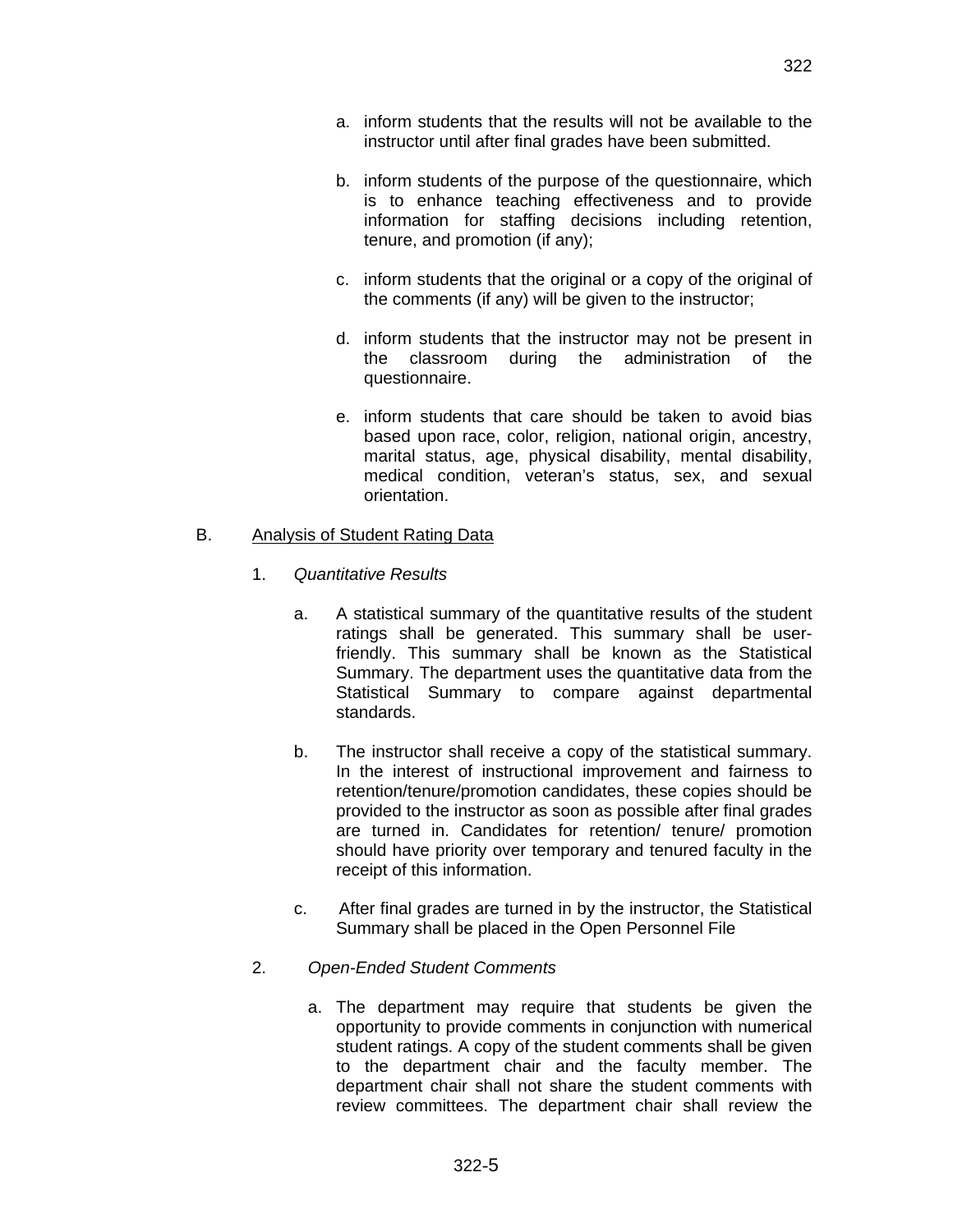student comments in a timely fashion for evidence of gross violations of university policy.

b. In the interest of instructional improvement and fairness to retention/tenure/promotion candidates, these copies shall be provided to the instructor as soon as possible after final grades are submitted.

### **VIII. Preparation of an Overall Evaluation of Teaching Performance**

For recommendations regarding personnel actions such as retention, tenure and promotion, five year review, contract renewal of lecturers, and peer evaluation of courses, the statistical summary of student ratings along with other appropriate information in the Open Personnel File shall be assessed to identify patterns and trends of teaching performance and effectiveness.

The preparation of the overall assessment of teaching effectiveness shall be conducted by a review committee composed of faculty of appropriate rank. Probationary faculty may only perform evaluations of temporary faculty. In general, tenured faculty shall be evaluated only by other tenured faculty at a higher rank, except full professors who may evaluate faculty at any rank.

### **IX. Summary of Policy**

In accord with the foregoing provisions, departments shall develop written policies and procedures in accord with colleges as appropriate that describe:

- A. the selection of items from the campus-wide pool of validated items.
- B. the frequency (if the minimum described above is to be exceeded) and scheduling of student ratings.
- C. how faculty peers will be selected to prepare the overall evaluation of teaching.
- D. the minimum standards for teaching effectiveness.

\_\_\_\_\_\_\_\_\_\_\_\_\_\_\_\_\_\_\_\_\_\_\_\_\_\_\_\_\_\_\_\_\_\_\_\_\_\_\_\_\_\_\_\_\_\_\_\_\_\_\_\_\_\_

Approved by the Academic Senate April 15, 1991 Approved by the President May 6, 1991 Approved by the Academic Senate September 27, 2010 Approved by the President January 20, 2011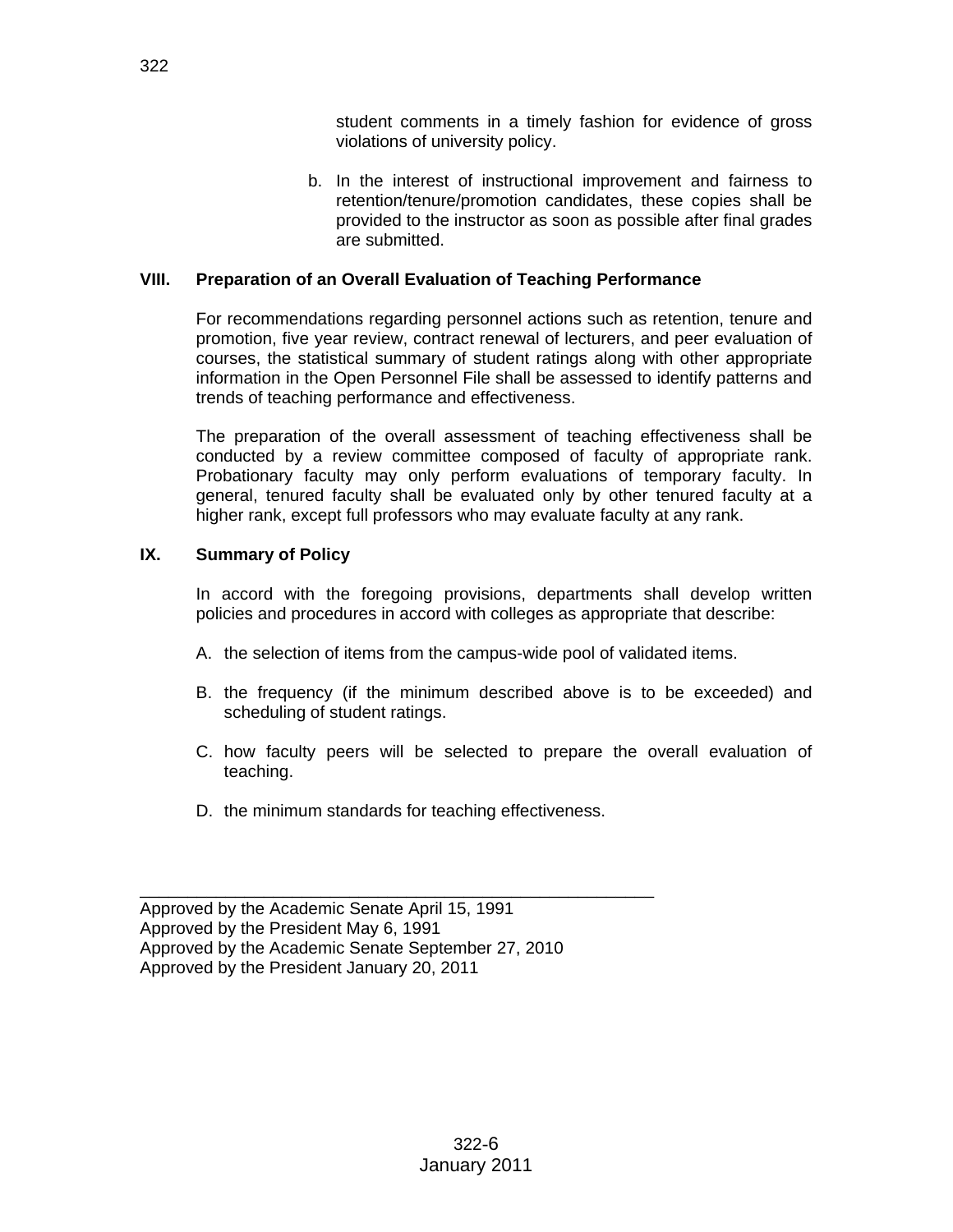# **GUIDE TO CREATING A DEPARTMENTAL POLICY ON ASSESSMENT OF TEACHING EFFECTIVENESS**

Please carefully review APM 322 prior to discussing and implementing a Departmental Policy on the Assessment of Teaching Effectiveness. Please keep in mind that the sample policy at the end of this document includes the minimums required by APM 322 and the Collective Bargaining Agreement. Departments may choose to enhance the requirements in APM 322; however, Departments may not choose to decrease the minimum requirements. The Departmental Policy should address: a) student ratings of instruction, and b) peer evaluations.

# **GUIDING PRINCIPLES**

# **Student Ratings of Instruction**

### **APM 322 III.B**

B. Student Ratings of Instruction

Each department or equivalent unit shall establish a written policy which describes the frequency and scheduling of student ratings of instruction. Each faculty member shall have a minimum of two sections rated by students annually.

*Please be certain that your Departmental Policy specifies frequency, expected faculty standards and scheduling.* 

*Please include this statement: While the IDEA Short Form will be the standard paper instrument for the campus, faculty may elect to use either the Diagnostic Form or Online version.* 

### **APM 322 VIII.**

VIII. Preparation of an Overall Evaluation of Teaching Performance For recommendations regarding personnel actions such as retention, tenure and promotion, five year review, contract renewal of lecturers, and peer evaluation of courses, the statistical summary of student ratings along with other appropriate information in the Open Personnel File shall be assessed to identify patterns and trends of teaching performance and effectiveness.

*Please be certain that your Departmental policy recognizes that patterns and trends are more relevant than the ratings from a single course or narrow time period.*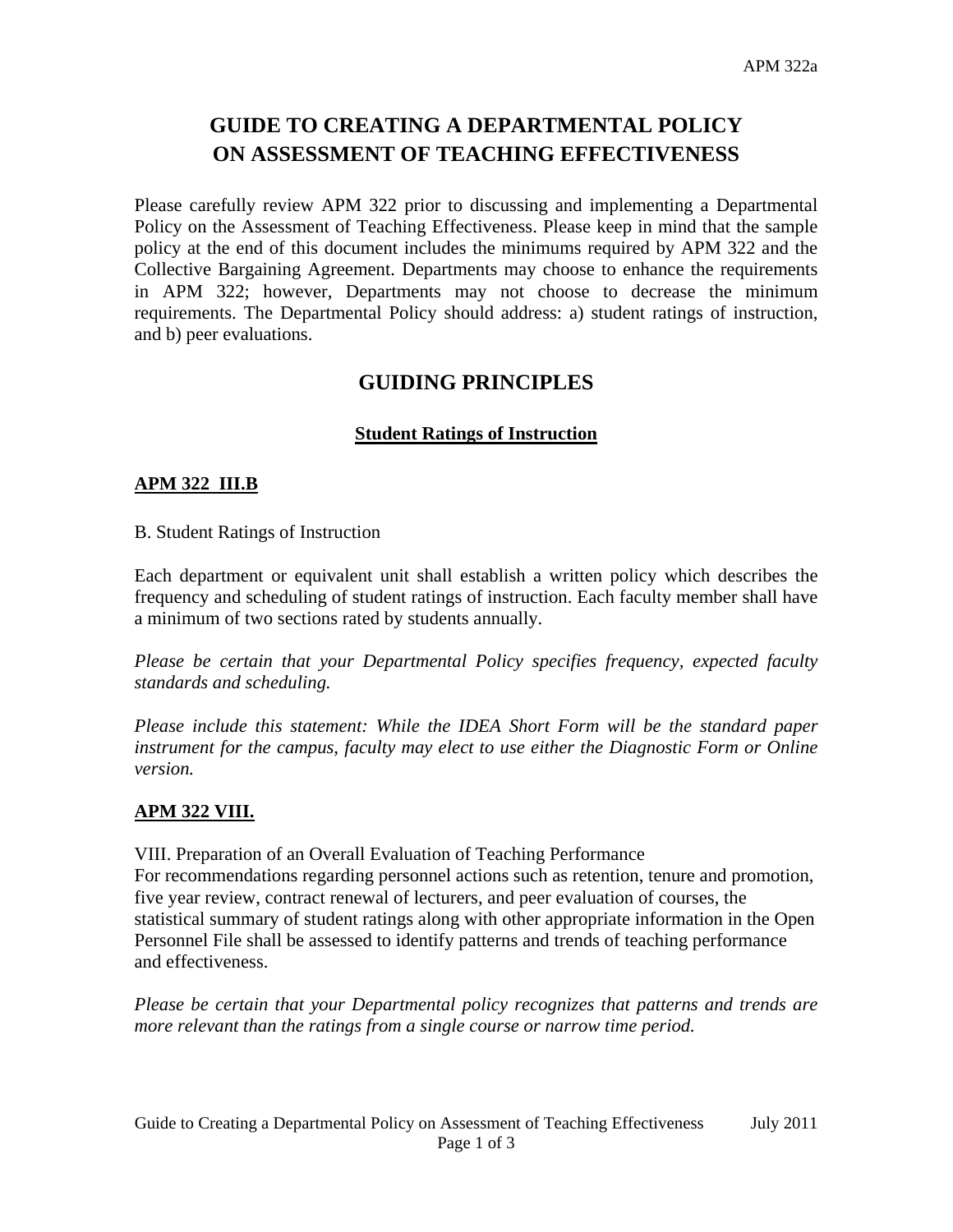# **Peer Evaluations**

# **APM 322 II.A**

II. Peer Evaluation Forms and Student Rating Questionnaires

A. Each Department shall adopt peer evaluation forms that will assess course content, instructional design, instructional delivery, and assessment methods. In the absence of a formally adopted departmental form, the department shall use a university-wide template provided by the

Provost. Each department may adopt a protocol for face-to-face real time peer observations of teaching where applicable. The results of these peer evaluations may be used both formatively and summatively.

# **APM 322 III.A**

III. Frequency of Implementation

A. Peer Evaluation Reports

1. Each department or equivalent unit shall establish a written policy which describes the frequency and scheduling of peer evaluation of courses. The following minimum frequency shall apply:

a. For part-time temporary faculty, the first time a course is taught by the instructor and, thereafter, at least one section every other year of employment regardless of a break in service.

b. For full-time temporary faculty, two sections each semester for the first year and two sections each academic year thereafter.

c. For probationary faculty, two sections (to include as many different courses as possible) every semester.

d. For tenured faculty, one section each academic year on a rotating basis such that during a five year period the maximum number of different courses is evaluated.

2. Additional peer evaluation reports may be requested by the instructor or required by the College/School Personnel Committee, Dean or Provost on a case by case basis.

# **APM 322 VI.B.1**

### B. Reports

1. Using the departmentally approved form, a written report on the peer evaluation of a course shall be prepared by the evaluator. The report shall include a review of the relevant components listed in Section I of APM 322.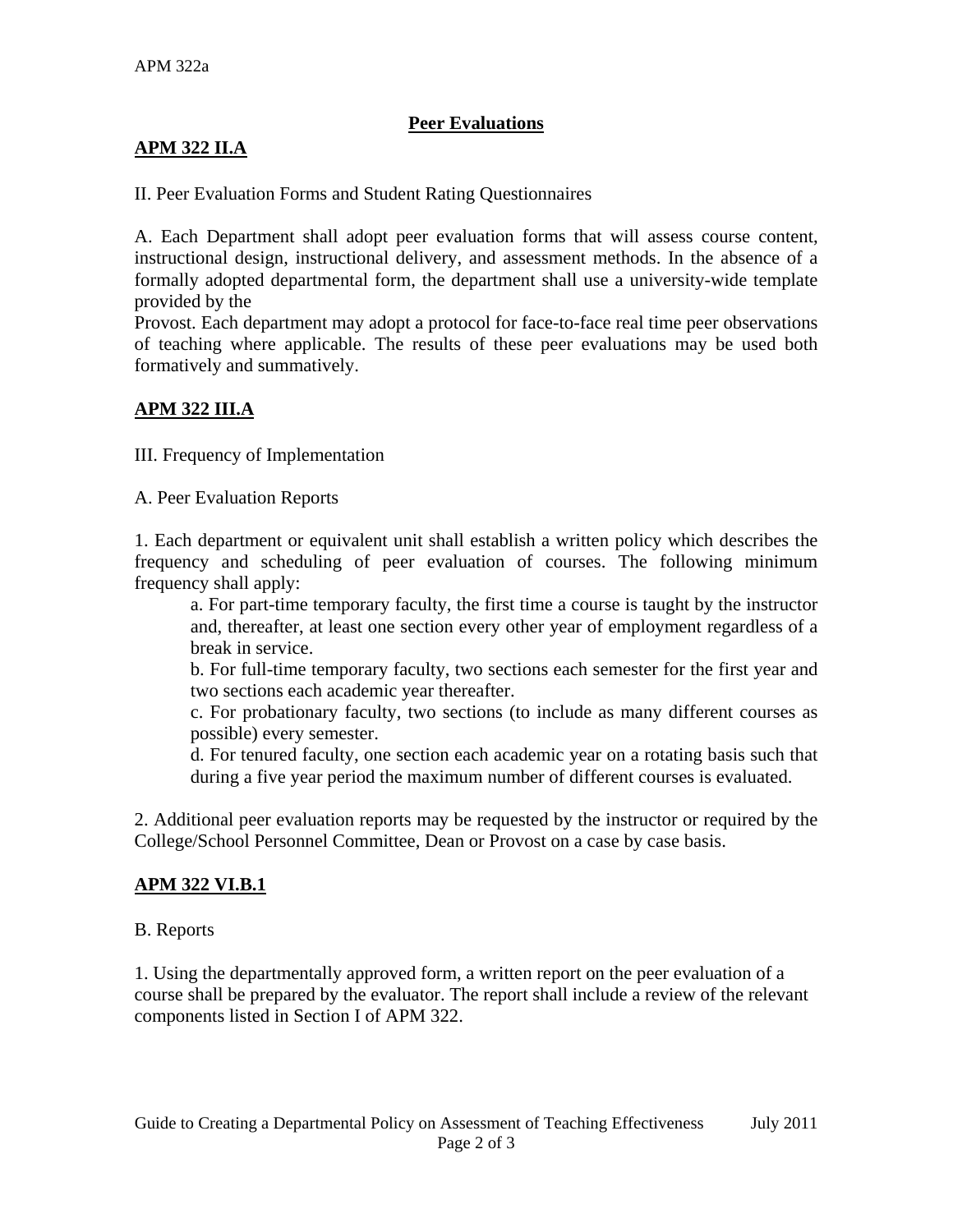# **Preparation of an Overall Evaluation of Teaching Performance**

# **APM 322 VIII**

For recommendations regarding personnel actions such as retention, tenure and promotion, five year review, contract renewal of lecturers, and peer evaluation of courses, the statistical summary of student ratings along with other appropriate information in the Open Personnel File shall be assessed to identify patterns and trends of teaching performance and effectiveness.

The preparation of the overall assessment of teaching effectiveness shall be conducted by a review committee composed of faculty of appropriate rank. Probationary faculty may only perform evaluations of temporary faculty. In general, tenured faculty shall be evaluated only by other tenured faculty at a higher rank, except full professors who may evaluate faculty at any rank.

*The Department will follow the guidelines in APM 325, APM 327 and APM 328 when electing committees selected to prepare the overall evaluation of teaching.*

# **See APM 322b for a Sample Departmental Policy template.**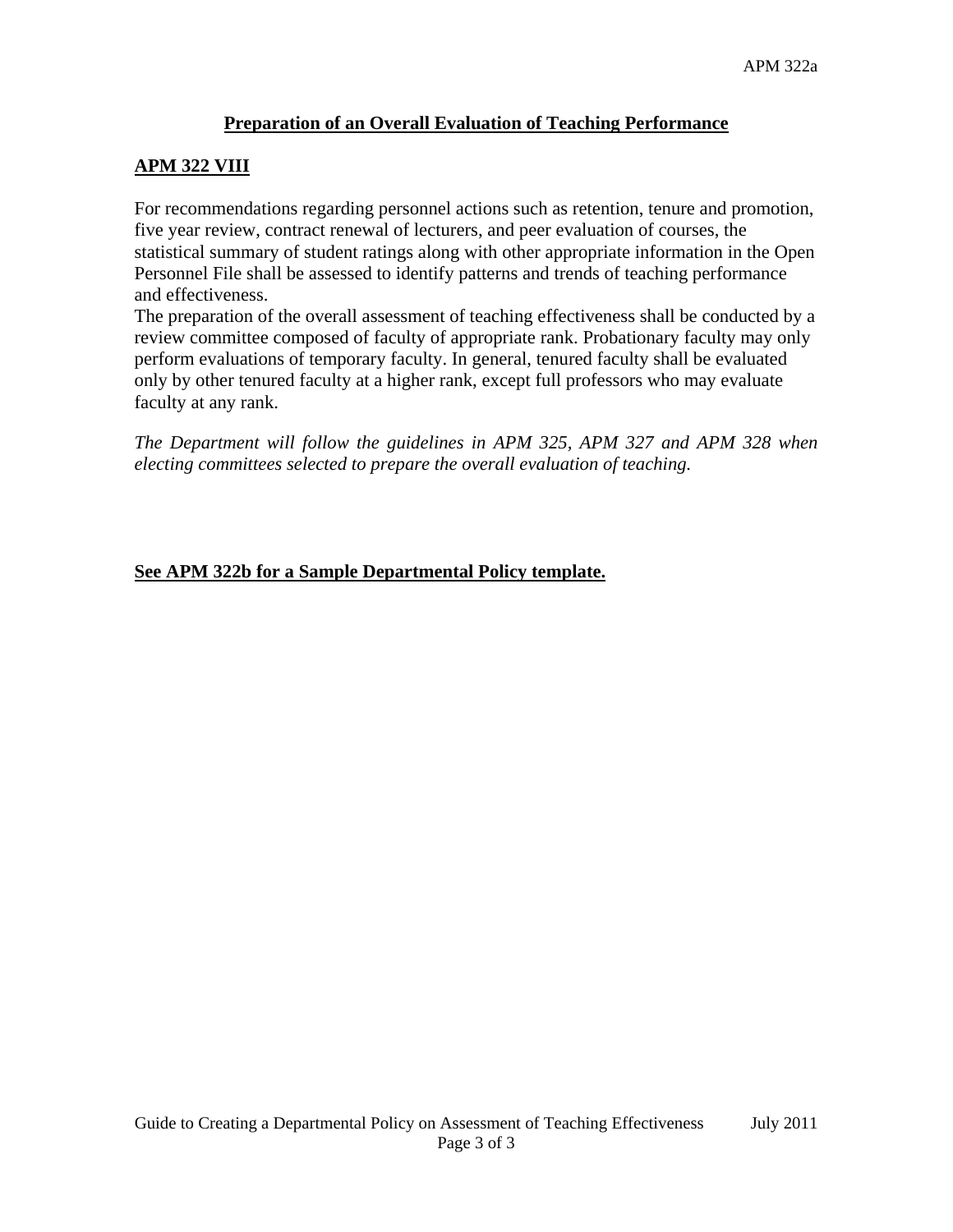#### [BRACKETS INCLUDE SUGGESTED INFORMATION THAT MAY BE INCREASED]

### **DEPARTMENT OF FORESTRY POLICY ON ASSESSMENT OF TEACHING EFFECTIVENESS**

APM 322 is the official policy on the Assessment of Teaching Effectiveness. This Departmental policy is designed to further define requirements at the Departmental level as specified in APM 322.

#### **STUDENT RATINGS OF INSTRUCTION**

Each faculty member shall have a minimum of **[two sections]** rated by students annually.

While the IDEA Short Form will be the standard paper instrument for the campus, faculty may elect to use either the Diagnostic Form or Online version.

Student ratings of instruction shall be assessed to identify patterns and trends of teaching performance and effectiveness. It is expected that the faculty member shall meet or exceed the department standard **[X out of 5.0]** using adjusted or unadjusted scores, whichever are higher, on a regular basis; however, it is more important to evaluate on the basis of multi-year trends rather than focusing on a single course or narrow time frame.

#### **PEER EVALUATIONS**

1. Frequency

a. For part-time temporary faculty, the first time a course is taught by the instructor and, thereafter, at least **[one section every other year of employment]** regardless of a break in service.

b. For full-time temporary faculty, **[two sections each semester for the first year and two sections each academic year thereafter]**.

c. For probationary faculty, **[two sections (to include as many different courses as possible) every semester]**.

d. For tenured faculty, **[one section each academic year]** on a rotating basis such that during a five year period the maximum number of different courses is evaluated.

2. Faculty will use the attached Departmentally approved form to evaluate Course Content, Instructional Design, Instructional Delivery and Assessment methods.

#### **OVERALL**

The Department will follow the guidelines in APM 325, APM 327 and APM 328 when electing committees selected to prepare the overall evaluation of teaching.

#### **APPROVAL PROCESS**

Departmental policies will be submitted to the appropriate School/College Dean and to the Provost for review and approval.

Last Updated: Enter Date